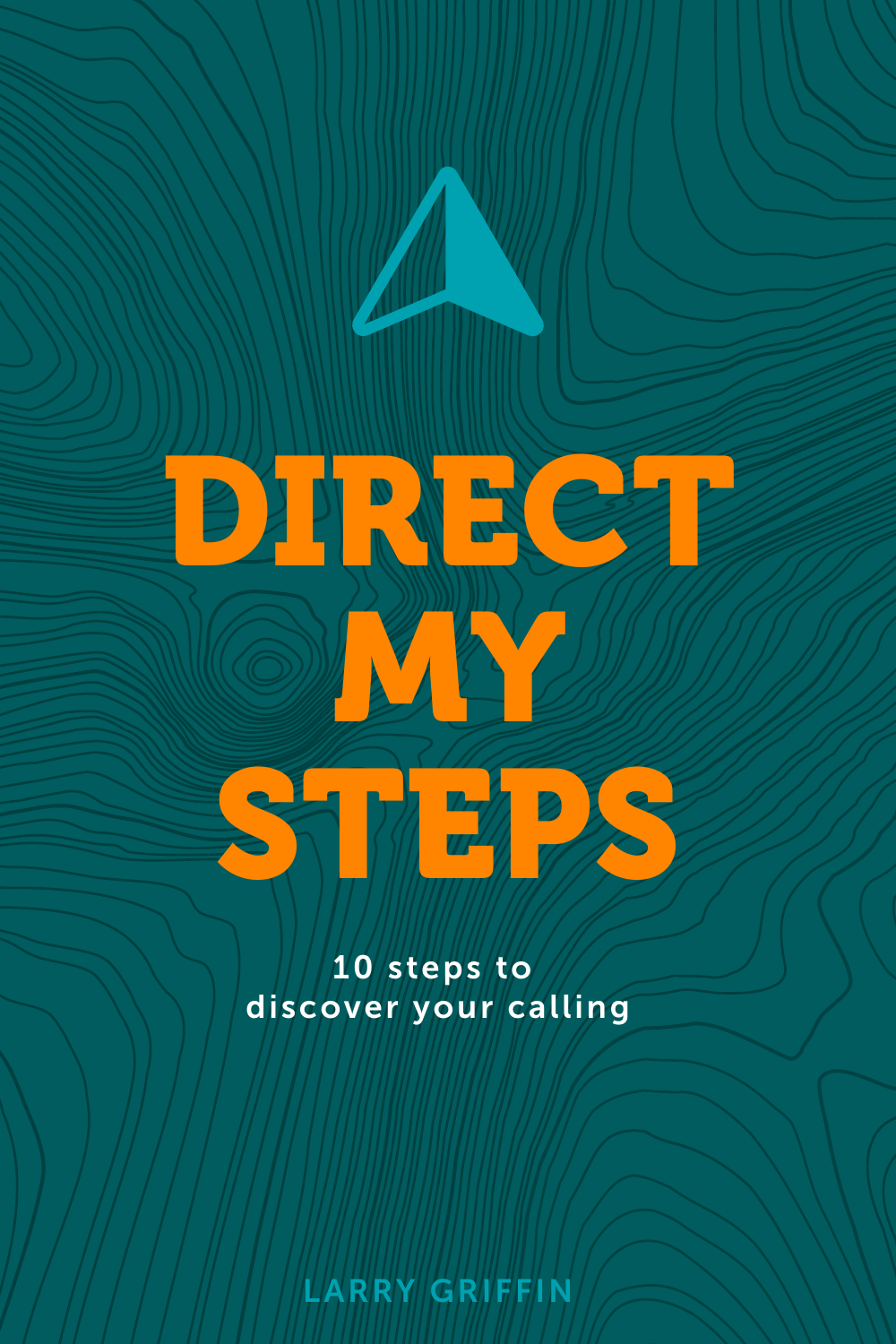## A man's heart plans his way, But the Lord directs his steps.

*Proverbs 16:9*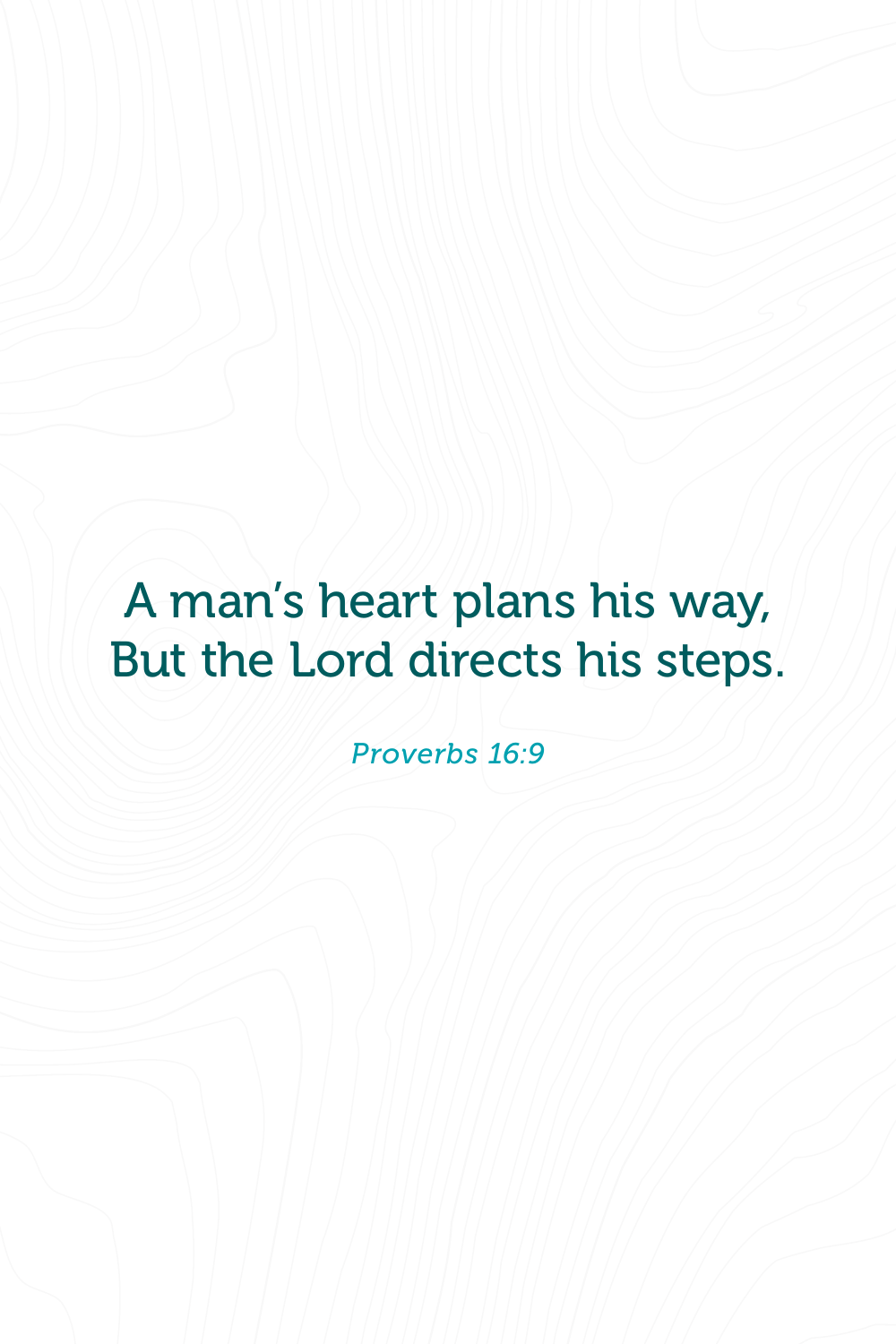# How do I know what my calling is?

Kyle is a high school senior trying to decide what he wants to do with his life. His high school counselor tells him that he needs to figure out what major he will want to pursue and where he should go to college. He has to start applying to colleges right away because the best spots are limited, and the process to attain financial aid is competitive.

But, to be honest, he really isn't sure what he wants to do for the rest of his life. He knows he wants to go to a good college. He knows he needs to get a college degree. But, he doesn't want to make the wrong choice. He has heard of students that change their major several times, rack up an enormous amount of student loan debt, and end up with an expensive piece of paper representing years of study in a field they are really not excited about.

On top of all of this, Kyle is a Christian and he firmly believes that he needs to choose a career that will honor and glorify God. How is he supposed to know what God wants him to do, and what if he makes the wrong choice?

I understand what Kyle is going through. Going to college, choosing a career, and discerning God's call on your life are questions I see young people struggling with every day.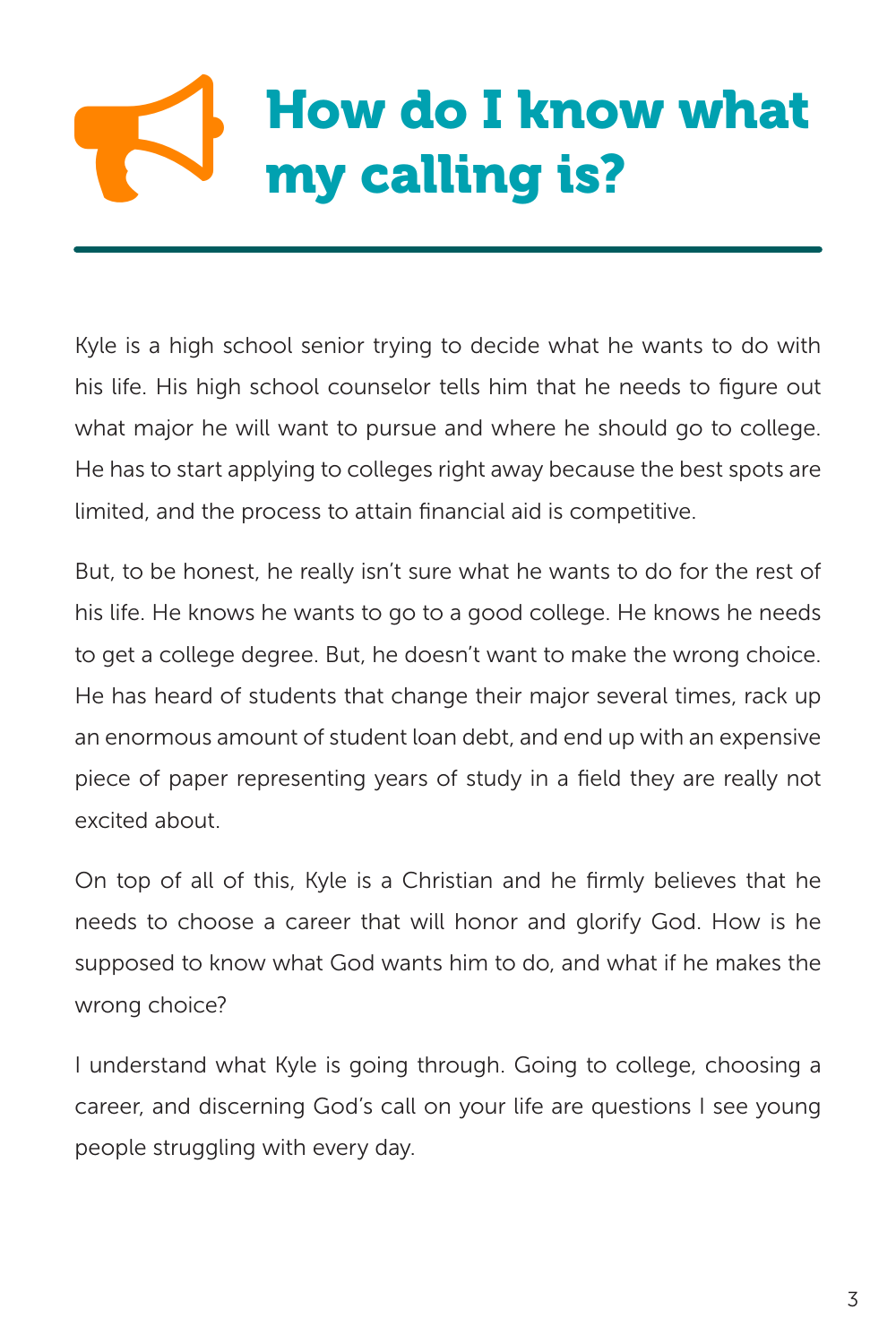#### What does it mean to discern God's call?

Today the word "vocation" is used to talk about an occupation or career path to which someone feels particularly drawn or for which they think they are well suited. That word, vocation, comes from the Latin word, "vocātiō" which originally referred to a "call" or "summons." The word emerged from a Christian context and for many centuries spoke specifically about the call to the priesthood or the religious life. However, during the Protestant Reformation the concept was expanded to underline the idea that all work is sacred and God calls people into a variety of careers that can be used to bring Him glory and honor.

Christians today recognize that one can "minister" in many diverse roles, some of them in traditional church related vocations, and others in what might be called secular careers.

But how do we know if God is "calling" us to something in particular?

#### Do you have an uneasiness or urge to do something?

Most Christian leaders experience something that compels them to serve. Sometimes they truly **want** to do it, and other times they try to **avoid** doing it. The Bible gives us examples of some leaders who reluctantly fulfilled their duty. I think of Jonah, of course, and then also there is Jeremiah.

In Jeremiah 20:8-9 we read, *"Whenever I speak, I have to cry out and shout, 'Violence! Destruction!' Lord, I am ridiculed and scorned all the time because I proclaim your message. But when I say, 'I will forget the*  Lord and no longer speak in his name,' then your message is like a fire *burning deep within me. I try my best to hold it in, but can no longer keep it back."* (Today's English Version)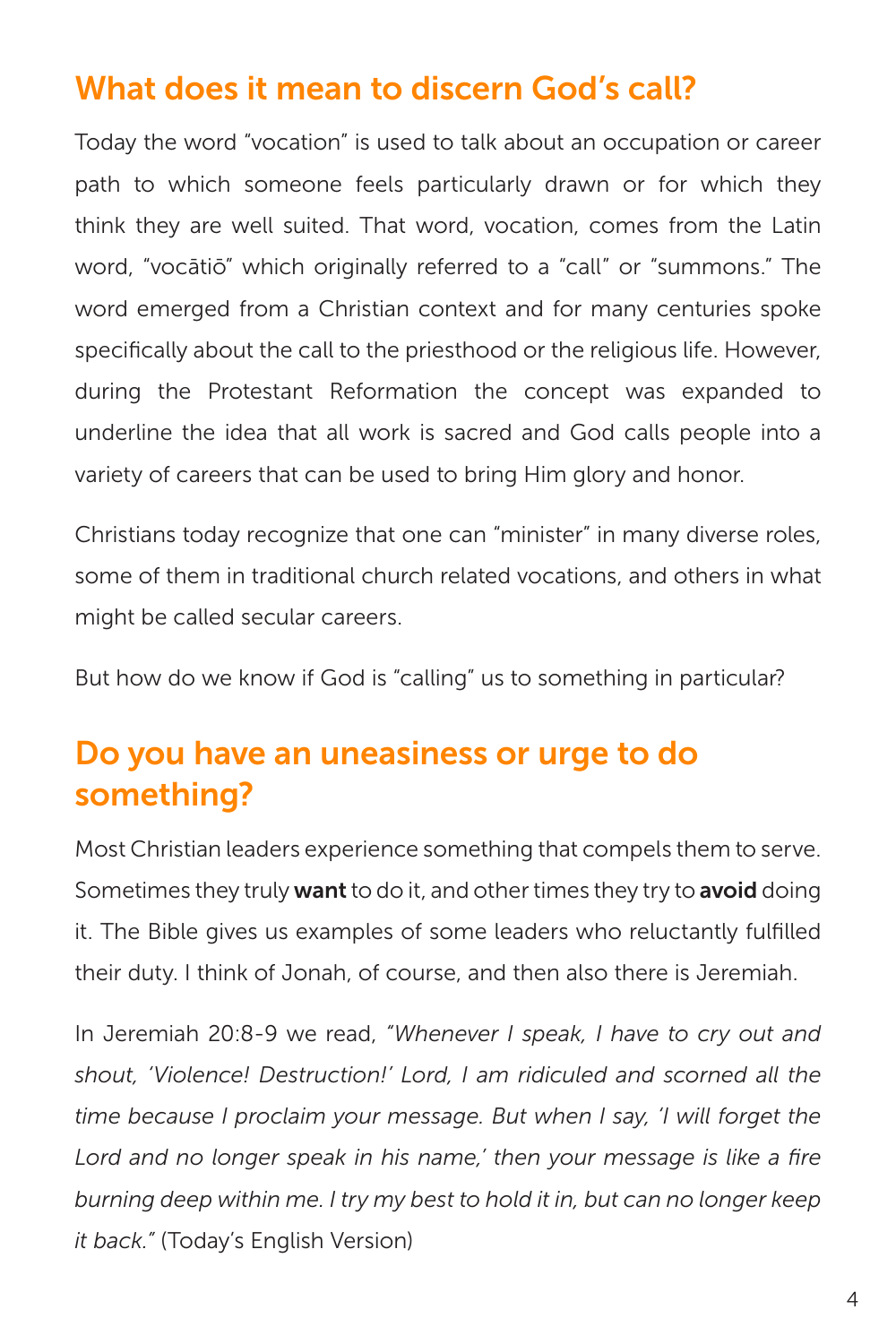That "fire" is hard to describe to someone who has not experienced it, but there is no doubt that it is what pushes many men and women into service in the Kingdom of God. The Apostle Paul put it in other words in I Corinthians 9:16, *"Yet when I preach the gospel, I cannot boast, for I am compelled to preach. Woe to me if I do not preach the gospel!"* (New International Version)

This "obligation" to preach or to lead is what we often refer to as "the call." What we mean by that is that many Christian leaders do not necessarily choose to be a leader, but rather they are chosen by God to lead.

In his classic book, Spiritual Leadership, J. Oswald Sanders says, "Spiritual leaders are not elected, appointed, or created by synods or churchly assemblies. God alone makes them. One does not become a spiritual leader by merely filling an office, taking course work in the subject, or resolving in one's own will to do this task." [Sanders, J. Oswald. Spiritual Leadership. Chicago: Moody Press, 1994. p. 18.]

Even though a congregation, synod or assembly might affirm the calling, they cannot effectively name a leader that has not been chosen, prepared and gifted by God. In Acts 13:2-3 we read, *"While they were worshiping the Lord and fasting, the Holy Spirit said, 'Set apart for me Barnabas and Saul for the work to which I have called them.' so after they had fasted and prayed, they placed their hands on them and sent them off."* (New International Version)

Why did they place their hands on them and name them formally to this ministry? Only because the Holy Spirit had already chosen them for the task.

It is important to recognize that it is God who chooses, trains, equips and empowers his leaders. While formal education, congregational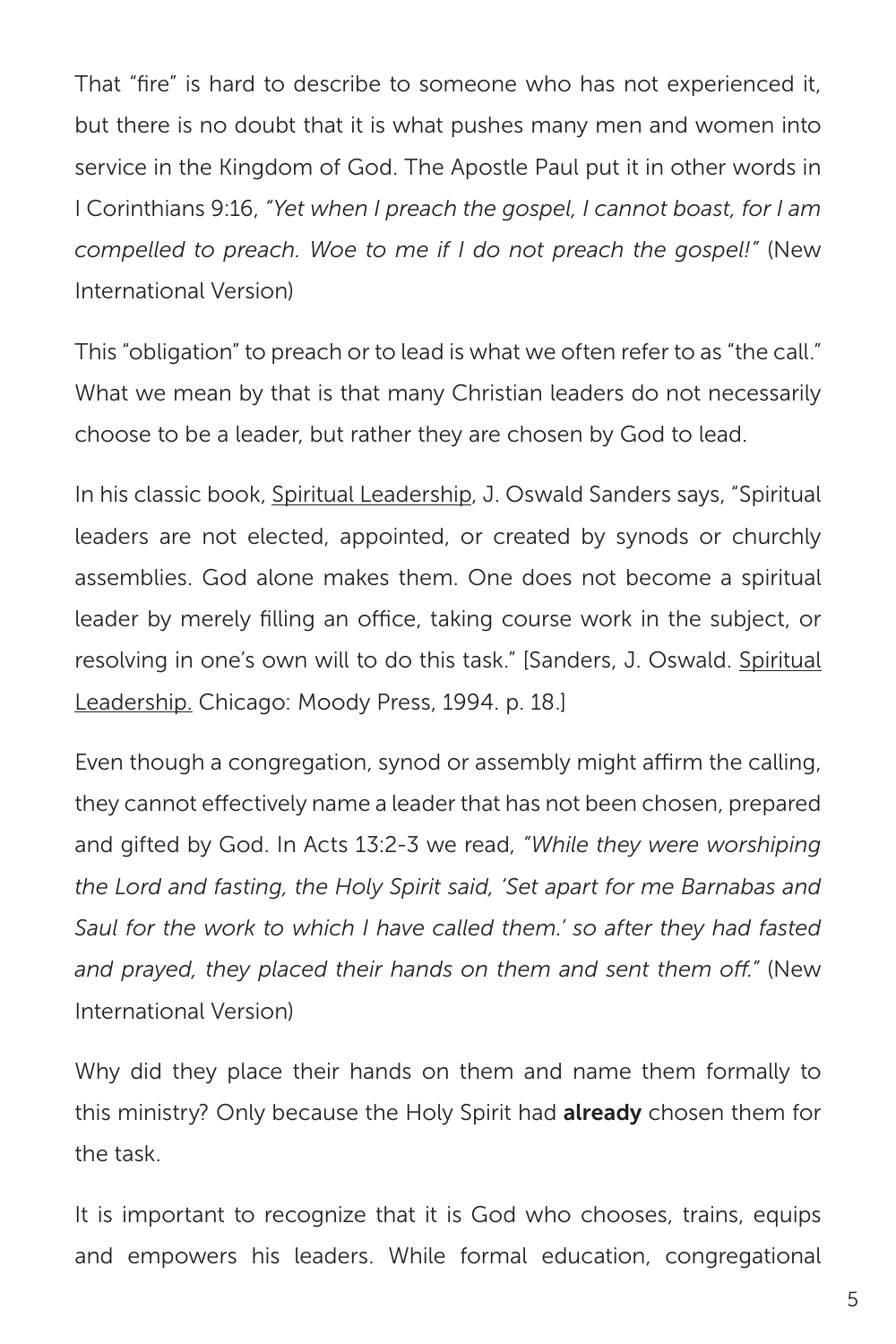recognition and on the job training is of great benefit, they are not sufficient without the anointing and calling of the Almighty God. Ephesians 4:11 says, *"It was he who gave some to be apostles, some to be prophets, some to be evangelists, and some to be pastors and teachers."* (New International Version)

#### But, how do we perceive that calling in our life?

Let me share my personal testimony.

When I was just a teenager I had my entire life planned out. I was a true animal lover, and always wanted to be a veterinarian. In high school I worked with a veterinarian, and since my grades were good I was able to get a scholarship to a state university to study pre-veterinary medicine.

During my freshman year at college I began to grow and mature deeply in my walk with the Lord. It was one thing to follow the Lord with your parents and family, and quite another to have to depend upon him totally. My devotional life began to grow, and yet there was one particular point at which I could not find peace. I knew that I wanted to be a veterinarian, but I was not sure that God wanted me to be a veterinarian. I knew that this was something which I would need to submit to him in prayer, but to be quite honest, I was terrified. I was afraid that if I offered to follow God wherever he might lead me, I might be asked to do something unthinkable. Personally, that something unthinkable (and don't laugh) was the armed services. Everything I knew about the army repulsed me, and I couldn't imagine being able to survive boot camp or basic training. I had a terror of praying, "Lord, I will go wherever you want me to go, and do whatever you want me to do," and then hearing God say, "Okay enlist in the army." I simply could not bring myself to pray that prayer.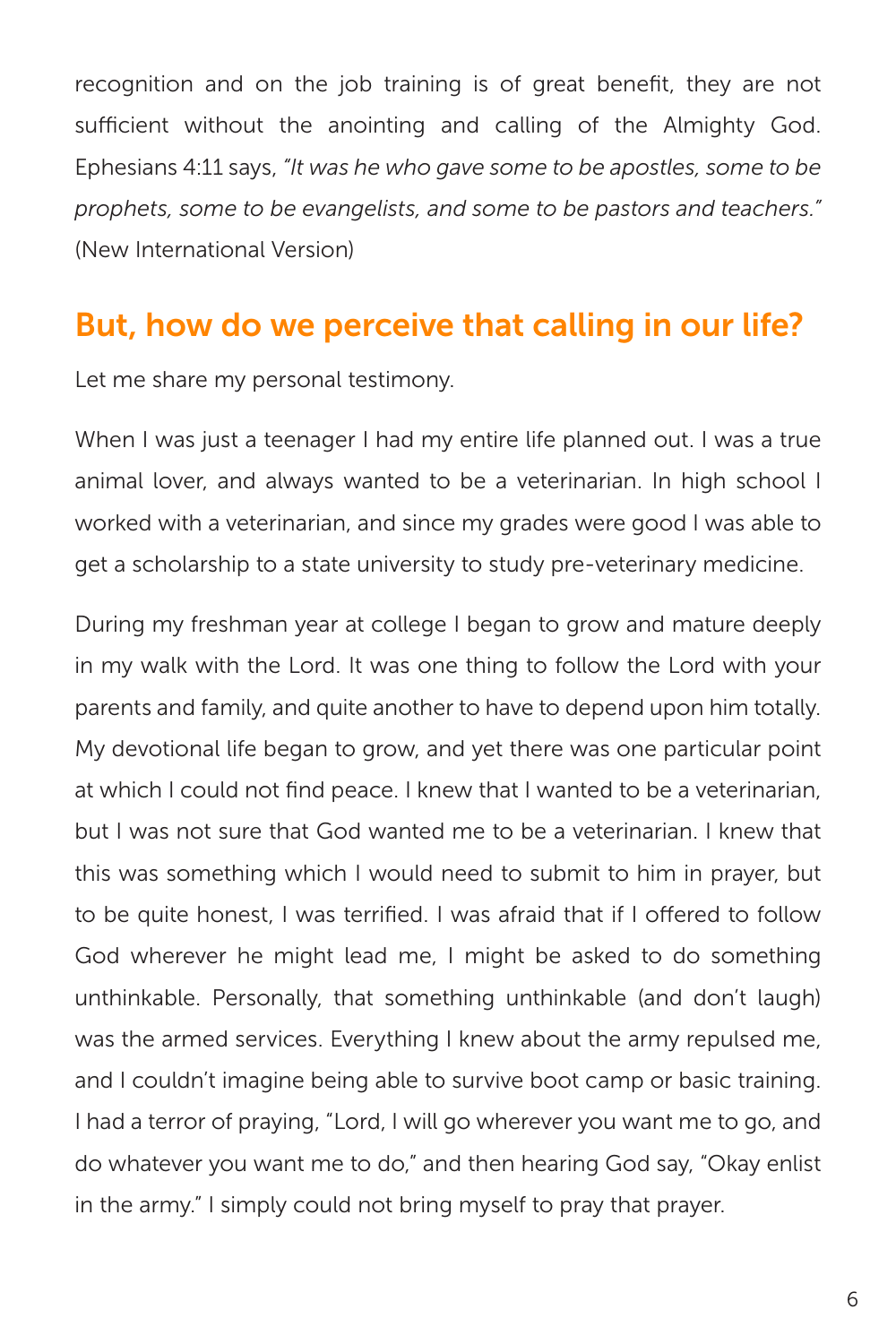I knew I was wrong and I struggled for the better part of a year with the question, but it just seemed I could not sincerely say those words. I studied my Bible, I read other books, I discussed it with other Christians. Little by little God began to show me his goodness. Through random events in my life I began to learn just how good and full of mercy He is. Time after time He convinced me that I could trust Him, and I still remember the day I was finally able to come to the point where I was willing to submit 100% to God's will, even if it meant the army!

It was only a few weeks after that prayer that I attended a youth conference where I heard a very powerful preacher lay out in black and white the present situation of the spread of the gospel around the world. For the first time I realized that almost a third of the world's population had never really had a valid opportunity to hear the gospel message in terms they could understand. They had never truly been given the choice to accept it or reject it. When the preacher asked who would be willing to take the gospel message to them I could find no valid reason to say "no." I went forward and promised to dedicate my life to the world wide expansion of the Kingdom of God. I did not know where, when or with whom, but I was positive that it was what God was asking me to do, and I simply could not say "no."

I then enrolled in Bible College and began learning more about the scriptures and my abilities to teach and preach them. I developed an interest in geography, anthropology, etc. and began praying that the Lord would lead me to an area of service. It wasn't until my Senior year in Bible College that I attended the National Missionary Convention, looking for an opportunity to serve. I met Doug Lucas, who at the time was trying to find a few people to join with him in a mission effort to Montevideo, Uruguay. I talked with him, conversed with my parents, and shared the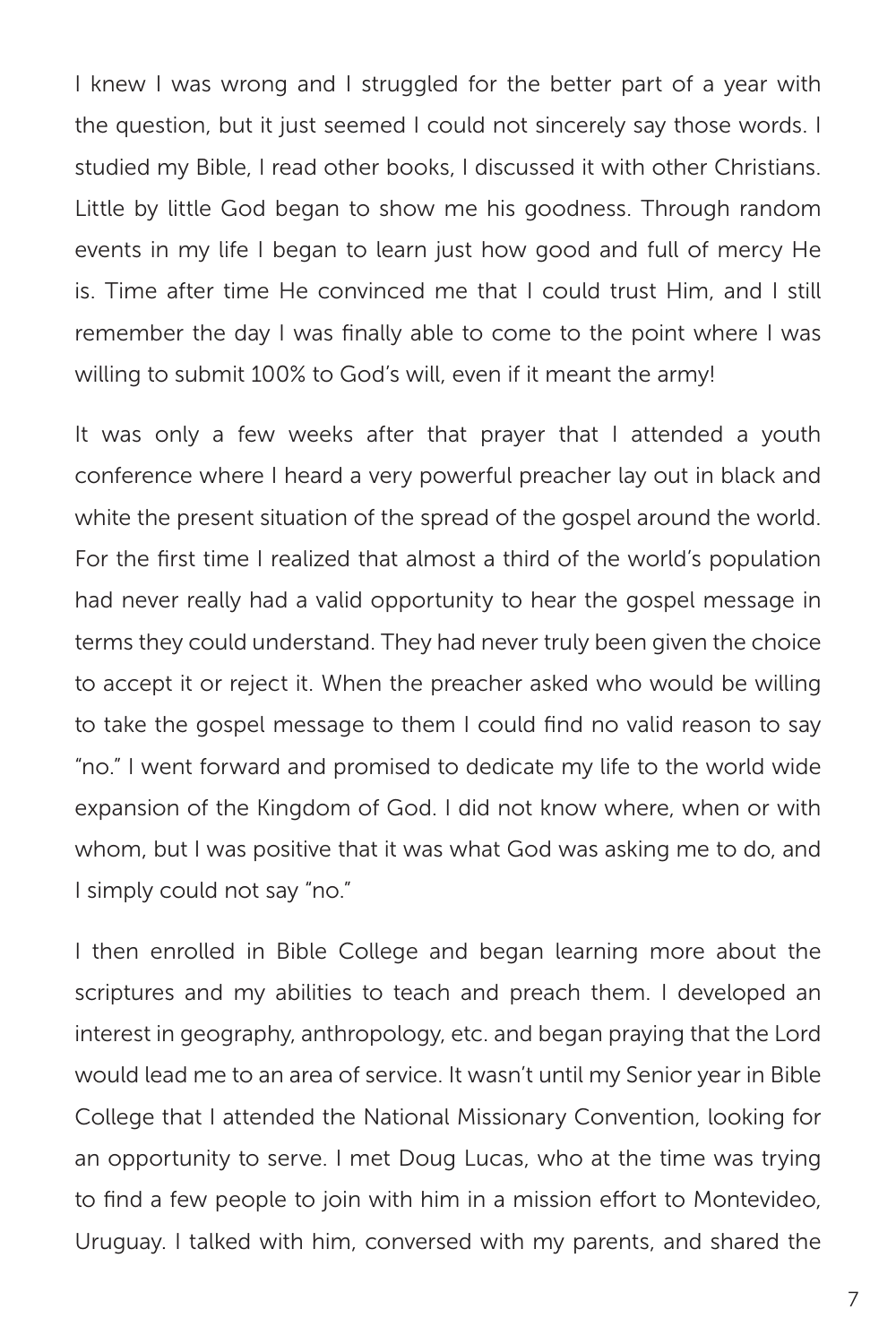opportunity with some very dear friends before deciding that this was what I should do. I began sharing my vision with others in my church and with other congregations in the area, and found that they were willing to support me financially and pray for me. Although I was still single, and did not look forward to the idea of going overseas alone, I felt compelled to obey the Lord, and that is how I ended up with Team Expansion, working as a missionary in Montevideo, Uruguay.

From my own experience, and from that of others, I see a process in perceiving the call to serve. While this may not be the same for everyone, I believe that if you will follow each of the following steps, you will be able to discern God's call on your life.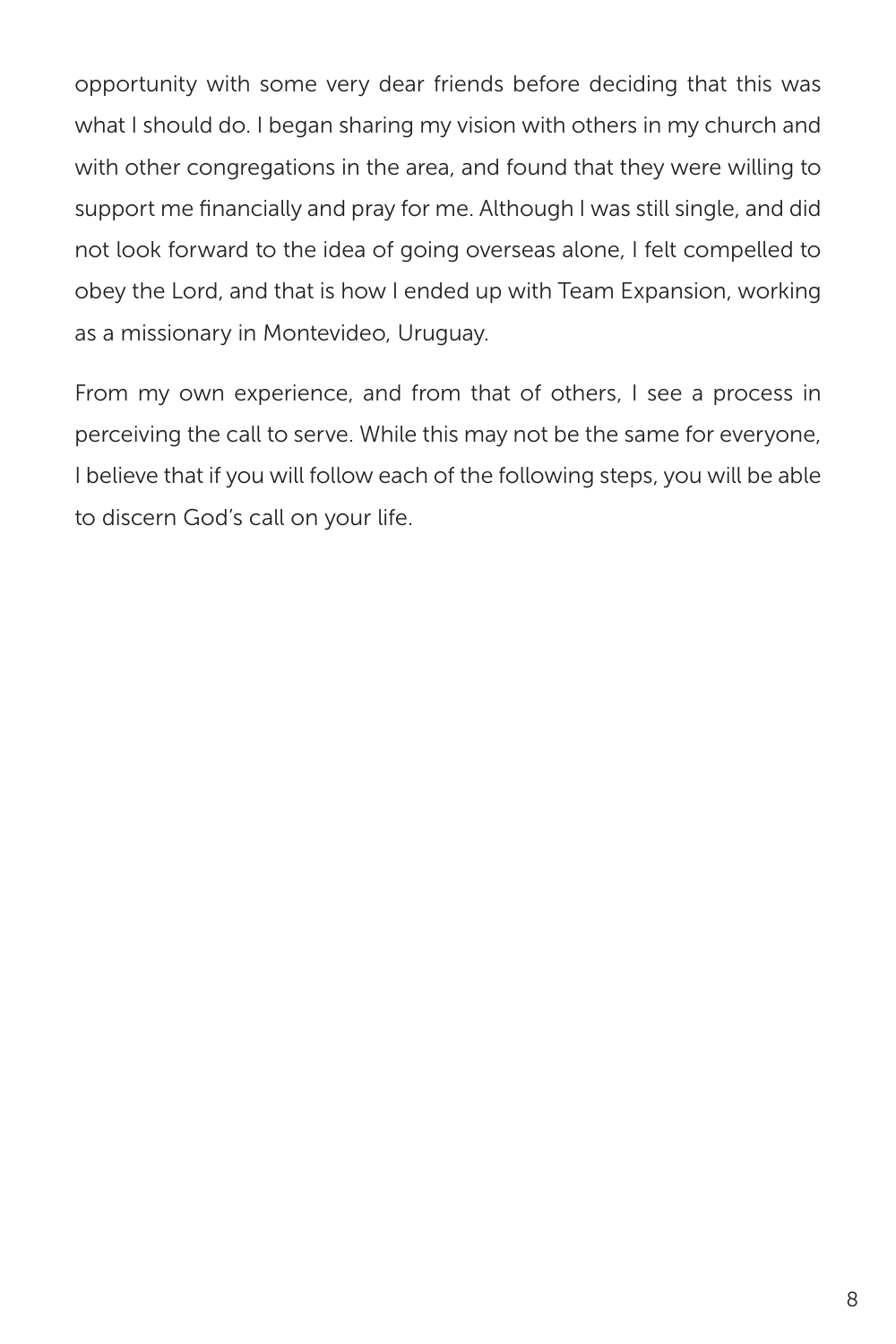

Often times the desires of our heart indicate God's will, but they can also often indicate carnal or selfish motivations. The early Protestant leaders were right in understanding that, in reality, there is no distinction between "secular" and "sacred" work. If first and foremost your desire is to be used by God, then there are literally limitless opportunities and options available to you.

Among those many options there may very well be certain careers or areas that are of particular interest to you. Certainly God can use you to glorify Him in those vocations, but if you truly want to be used to the maximum, you must find out if that particular career is God's choice for you, or simply your own self-centered desire.

The problem that many young people face, however, is that they are afraid or unwilling to tell God that they are prepared to follow Him wherever it may be that He leads them. Maybe their parents have placed expectations upon them, or maybe their peers have influenced them, or maybe they simply have a personal dream or hope that they are unwilling to give up.

If you want to know what your calling is in life, you must first be willing to trust God. Often times this is not an easy step, and for many it can take weeks, months, or even years before they are willing to truly submit to God's will.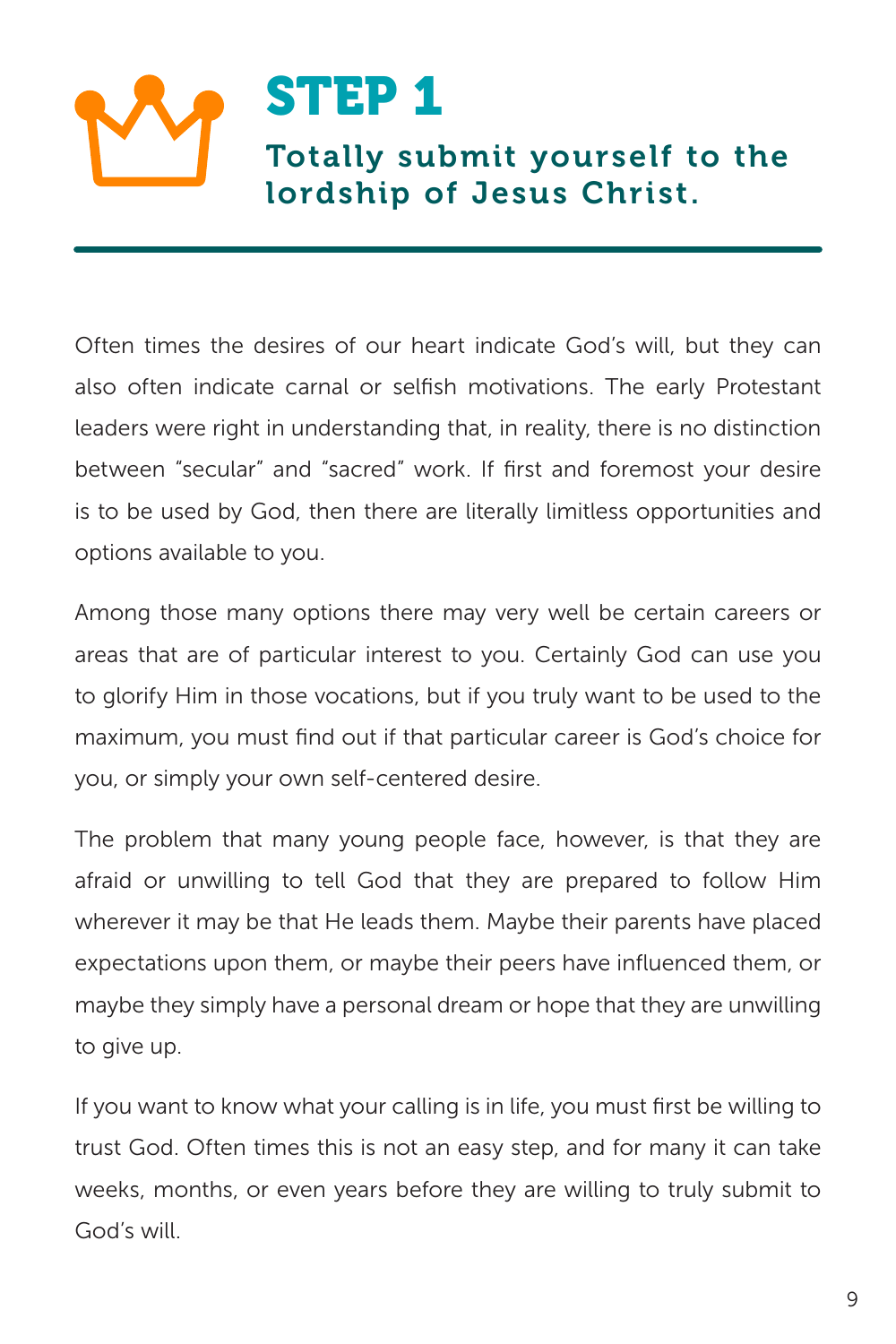Ask yourself, "Why am I drawn to this particular career path (or this particular college, or this particular major, etc.)?" If you can honestly say that you know it is what God has asked you to do it, then by all means proceed. However, if you are not sure then you must ask yourself if you are willing to do whatever God asks you to do.

He may not tell you what He wants. His voice may not be very clear just yet. However, if you are unwilling to submit your future to Him, do not expect Him to guide you.

How do you know that you have reached the point of totally submitting to the lordship of Christ? Try and think of the absolutely, most horrifying thing you can imagine God asking you to do. Remember when God asked Abraham to kill the only son he had—the one for which he had prayed and for which he had waited for 100 years? Can you imagine how incredibly difficult it was for Abraham to arrive at the place where he was willing to sacrifice (literally) this precious gift from God? Do you have a desire, a dream, a person, a place, etc. that you simply cannot imagine parting with? Would you be willing to do it if God asked you to? If you can get to this point, then you know that your life is submitted to God.

Be careful, however. Someone once said that the problem with a living sacrifice (Romans 12:1-2) is that they keep wanting to crawl off of the altar. Jesus said that we must take up our cross (in other words we have to kill our selfish nature) DAILY! Just because you have reached a point where you can submit to Christ's lordship does not mean you won't end up following your own desires again the next day.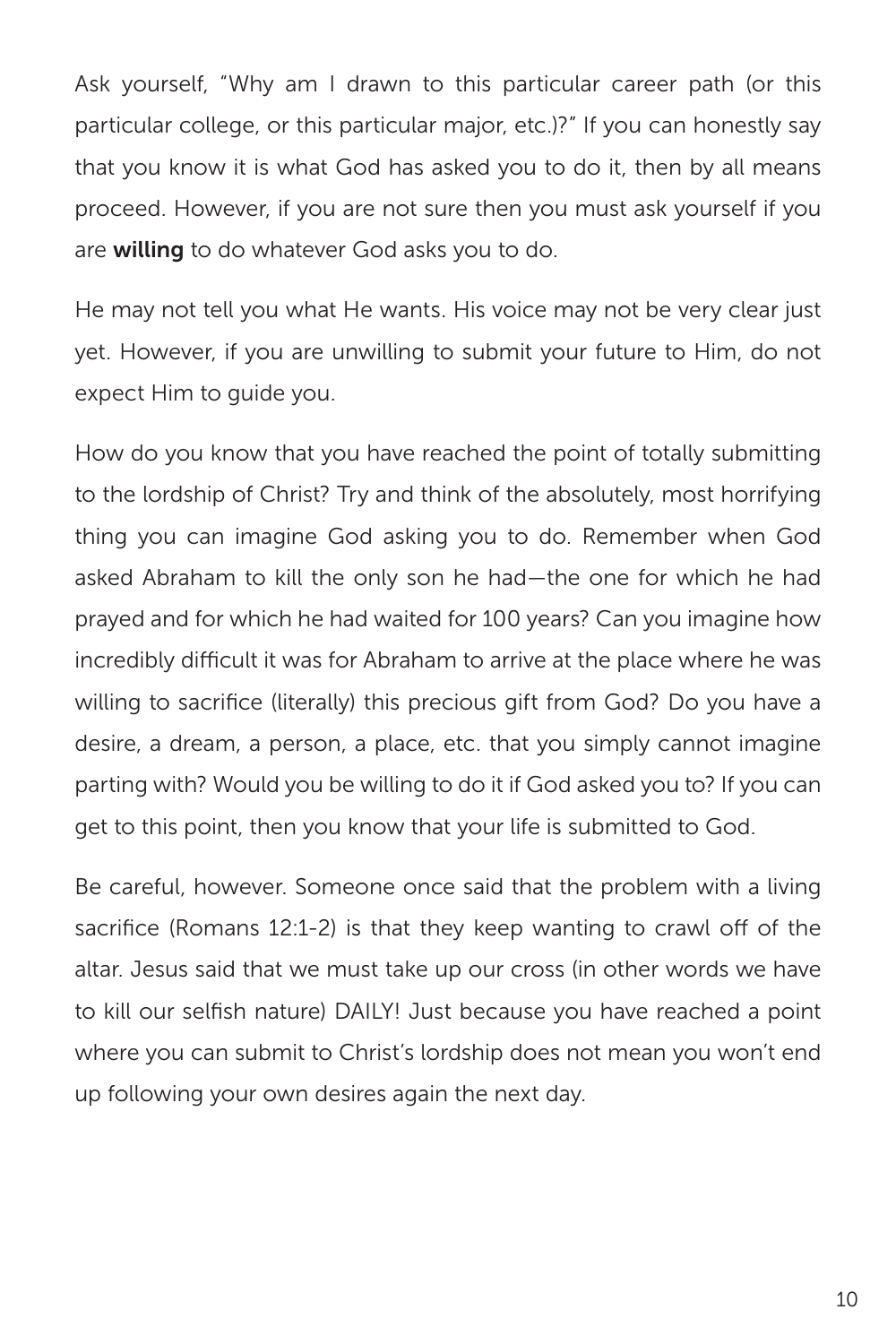

If you are not willing to obey, then there is no sense in asking God to tell you what He wants you to do. However, once you feel you have fully submitted to His lordship, then the next logical step is to ask Him to show you what He wants you to do.

#### Effective prayer includes several things:

#### It is specific.

Try to be very specific in what you are asking God to reveal to you. "Father, what do you want me to do? Where do you want me to do it? How do you want me to do it? With whom do you want me to do it? For how long do you want me to do it?" etc.

God may or may not answer all of those questions, but the fact that you are asking them will remind you to submit those areas to His lordship again, and it will help you to begin the process of thinking through the specifics of your calling.

#### It is persistent.

Don't give up just because you don't immediately hear a voice from heaven telling you to go to Timbuktu. Through the process of prayer God is molding and preparing your heart for His answer. This may take days, weeks, months, years, or even a lifetime but if you will keep praying, keep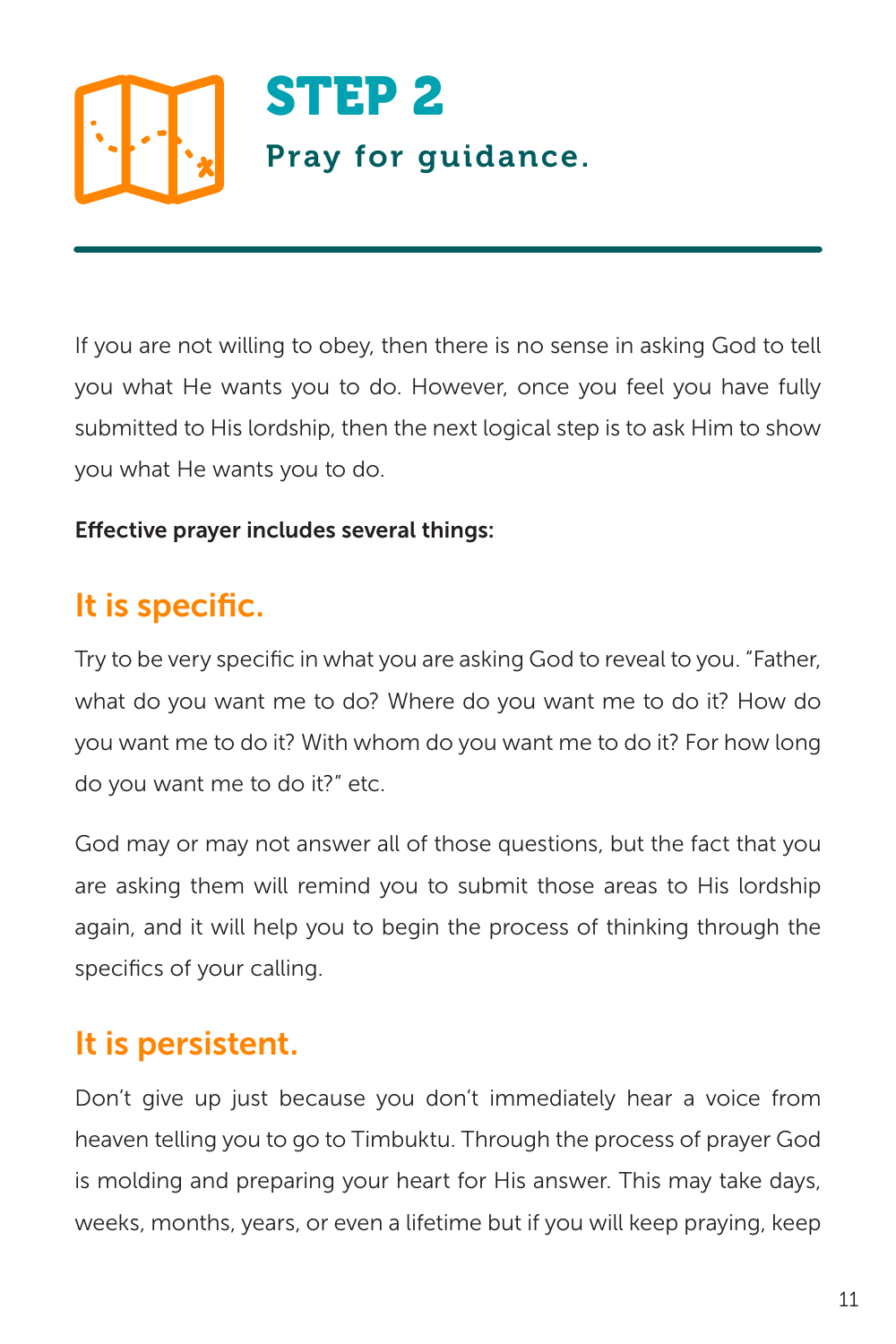asking, keep looking for His guidance, then you will eventually begin to discern His will for your life.

#### It is creative.

Many times we feel there is only one way to pray—with our eyes closed and silently in our room. However, prayer can take many forms. Try writing out your prayers in a journal. Try placing prayer prompts as alarms on your cell phone that will ring at significant moments throughout the day to remind you to pray. One of the things I have done is to place prayer prompts in emails, and schedule them to be sent to my cell phone as text messages at a certain time each day, or on a certain day each month. You may want to vary the place where you pray. You may want to stand up to pray, or sit down, or kneel. You may want to try praying with your eyes open. Sometimes you can pray out loud, and at other times in the silence of your inner being. You can pray alone, or you can pray with others.

It has been said that variety is the spice of life. Variety also keeps our prayer life vigorous and effective. Be creative!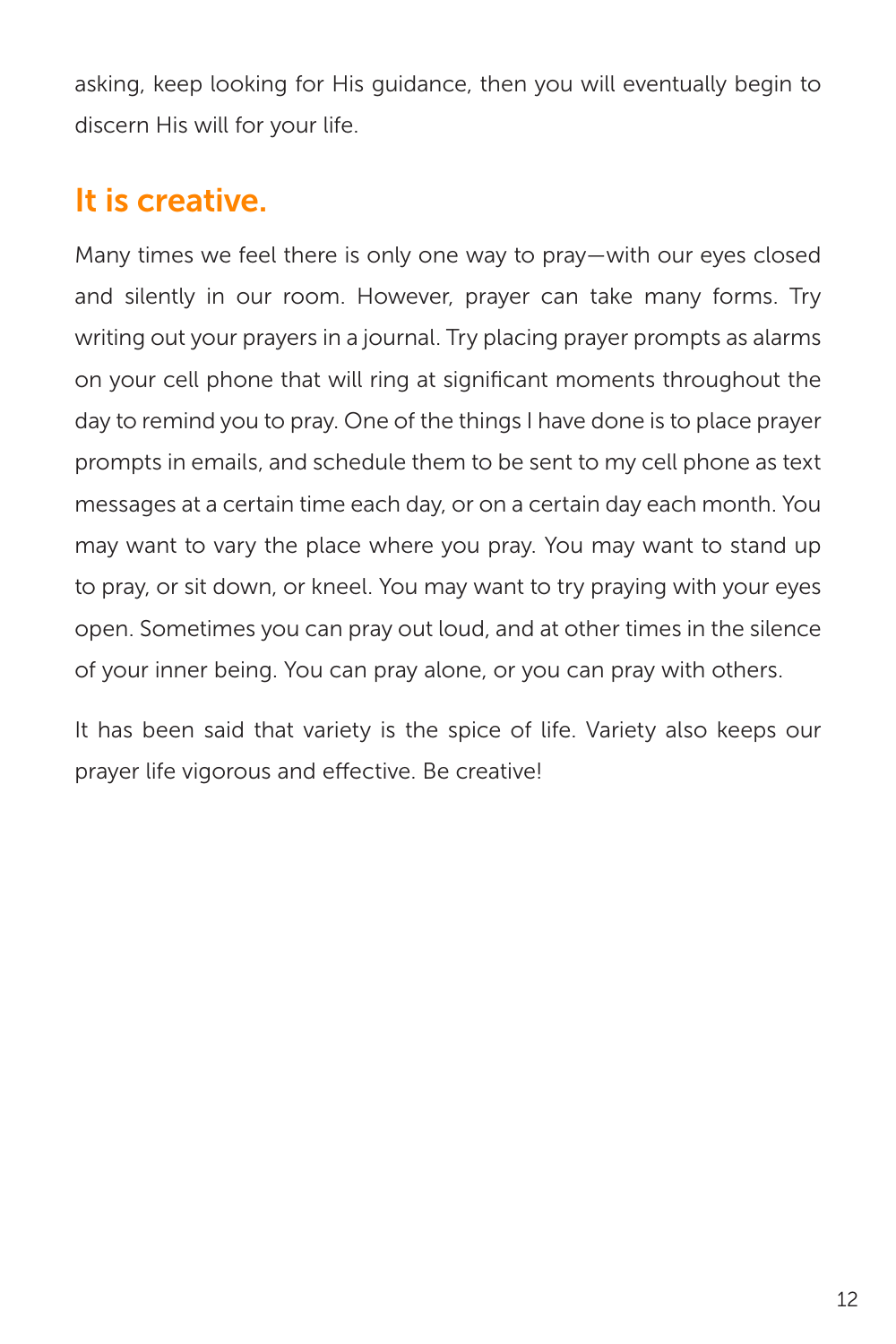

It seems only logical that if we are asking God to direct us to where he would like to use us, that there would be a specific need or problem requiring our attention. In fact, there are needs all around us and all around the world. The problem is that we often are not aware of the needs.

I still remember the very first time I visited Southern California. I was spending a week in Pasadena and I had rented a car when my plane arrived late at night. I drove to my hotel and the next day woke up and began seeing some of the sights around the city. I stayed in the same hotel for several days and did not notice anything different. However, on about the fourth day of my visit, I left the hotel to get into my rental car, and lo and behold, right before my very eyes was this huge mountain. I had been there for four days and had literally not seen this mountain before. How could a mountain (and I'm not talking about a small hill) hide? I later learned that the smog in the San Gabriel Valley can be so thick at times that the mountain literally disappears.

At the current time there are more than 7.1 billion people in the world. Of those, it is estimated that 2.9 billion of them live in unreached people groups with little or no access to the Gospel of Jesus Christ. In other words, 40% of the world's population does not have anyone sharing the good news of Jesus Christ with them. That is a pretty significant mountain. Did you know about it?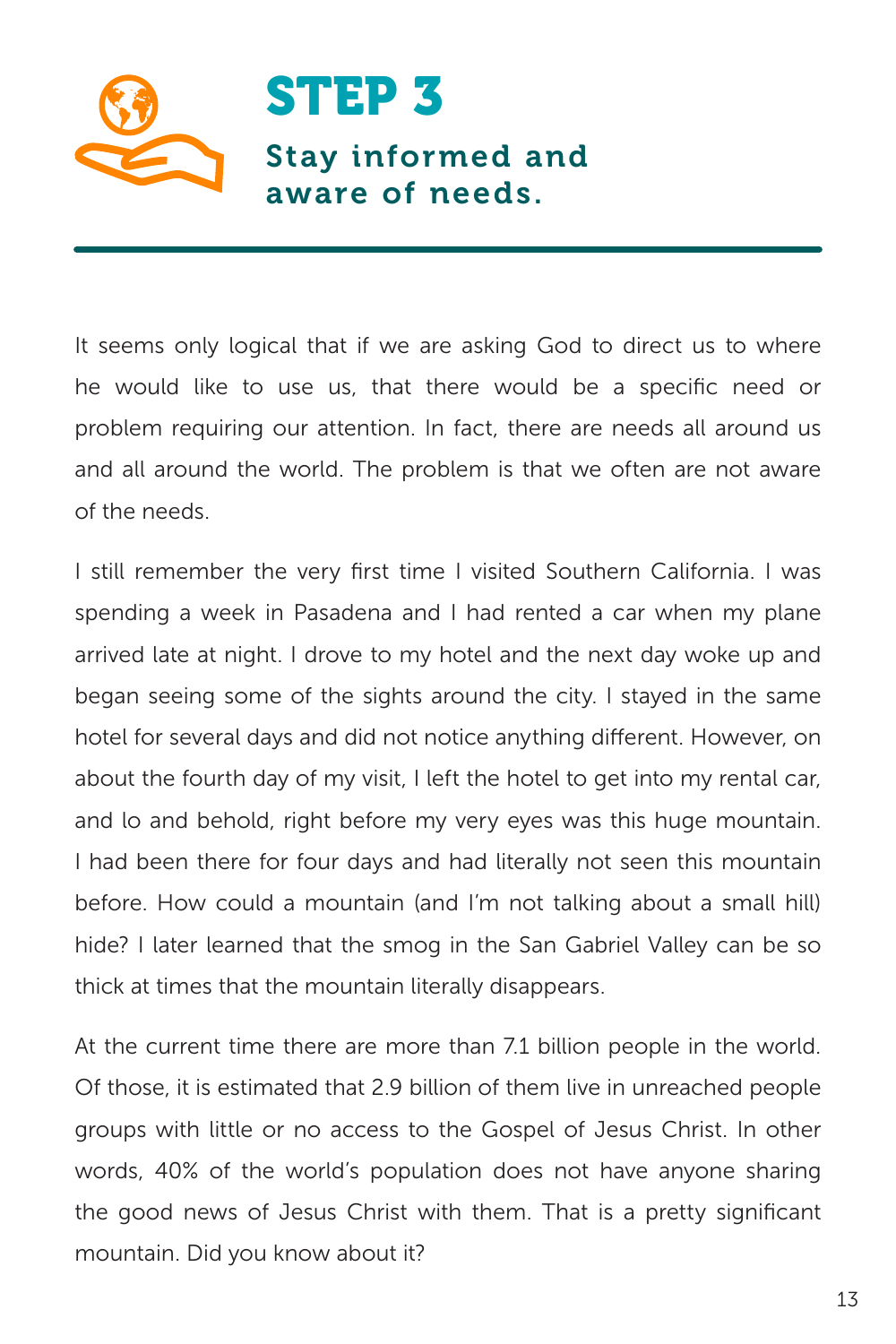2.9 billion is a large number, difficult to wrap our minds around. Let me illustrate it this way. If we had a football stadium capable of holding 50,000 people, and we were able to fill it up each and every day with people who had not had the opportunity to hear the gospel, how long would it take us to preach the gospel one time to each of the 2.9 billion people? If we preached to 50,000 people each day, seven days a week, 12 months out of the year, how many years would we have to preach to give them all one opportunity to hear?

159 years! That is a mountain! I suspect that most people are unaware of this great need. It is difficult for people to hear God calling them to the foreign mission field if they are unaware of the need.

The same is true for most any need anywhere. If you do not know what urgent needs are present in your community or your church, or if you are unaware of the needs in today's society, it is extremely difficult to discern where God might be calling you.

However, once you become aware of a compelling need, God often places a desire in your heart to do something about that need and you simply cannot remain idle. That is the beginning of discerning God's call upon your life.

Many potential servants in the Kingdom of God are sleeping on the sidelines because they simply are not aware of the urgent needs of our world. I have seen time after time that when people are informed of the needs, they feel compelled by God to meet those needs, and they dedicate themselves to that task.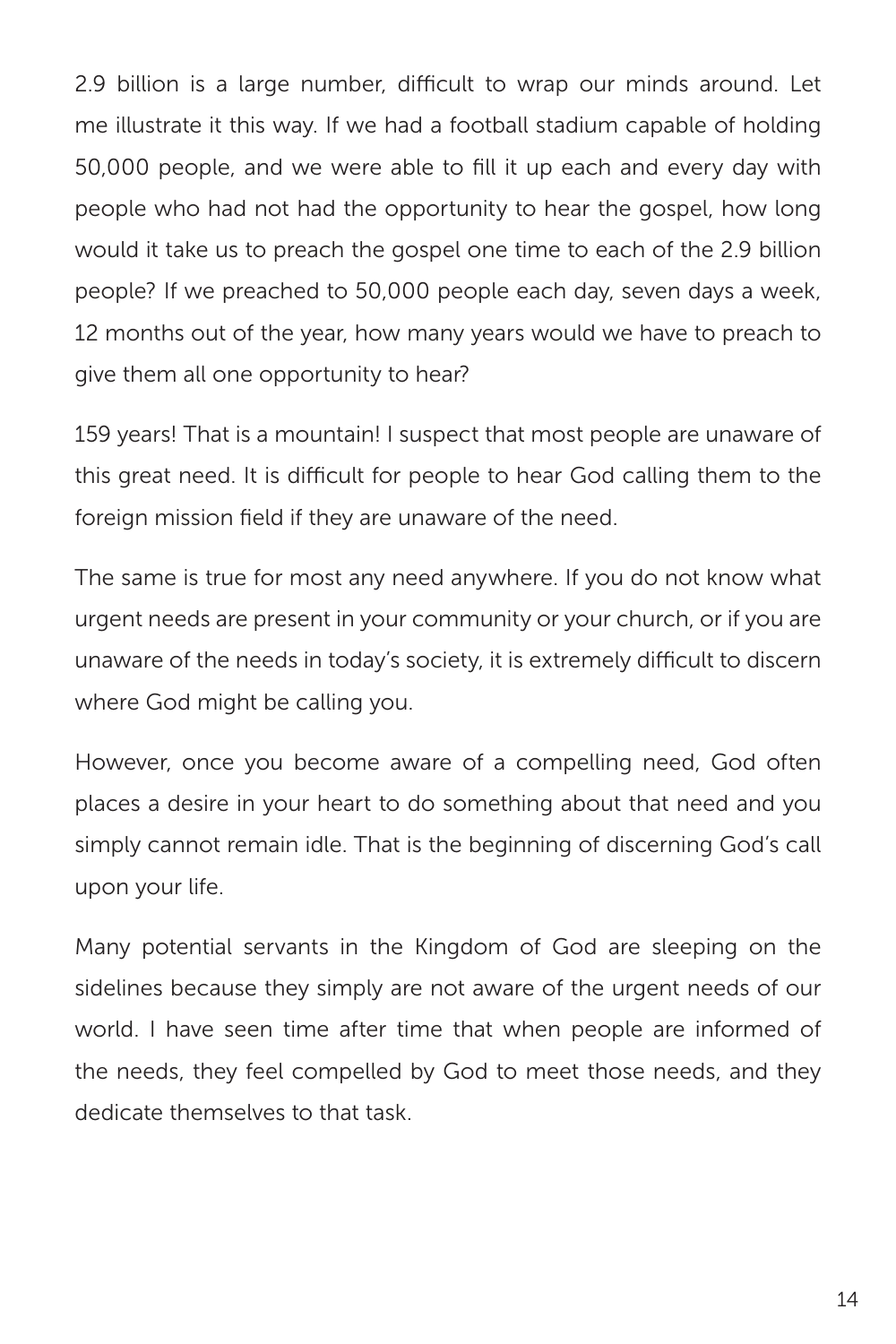#### How do you inform yourself of the needs?

With the proliferation of information available today on the Internet, it is not difficult to hear about all sorts of needs. Read blogs, watch videos, do searches for social, spiritual, and physical needs. Listen to Christian leaders that are attempting to raise awareness of certain causes. If we will open up our eyes, and prepare our ears to hear, we will begin to become informed about the needs that surround us every day.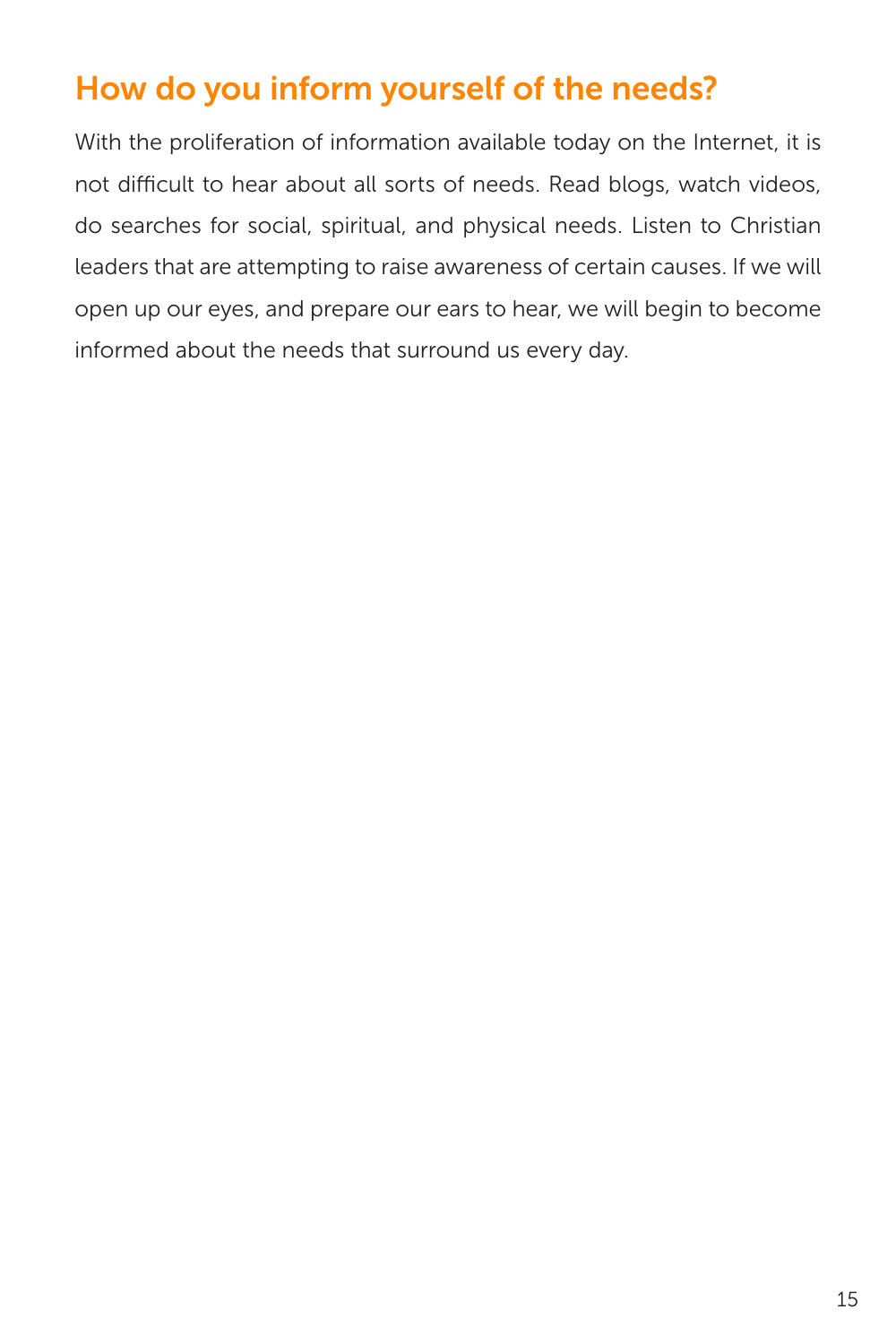### STEP 4 Carefully examine your abilities, interestes and talents.

There are many abilities that can be learned and developed, but it is very likely that God has uniquely prepared you to do something by giving you natural talents and abilities. Some people are very good at focusing on details, while others find this almost impossible. Some have a natural ability to love, care for, and minister to those the society in general shuns, while other people tend to have a knack to work with wealthier and more educated people. Some individuals will find they work well with children, while someone else may fit better with adults.

If you are able to identify what your abilities, interests and talents are, then you can assume that God has uniquely prepared you to use those qualities. Once you begin to understand the way God has prepared you, you will be able to discern where He wants you to serve Him, and how that might be done.

Think about your talents. What comes natural to you—speaking in public, music, writing, sports, graphic design, art, etc.? God can use just about any talent you have, and if He has gifted you with the ability to do something, you should consider using that talent for His glory.

What about your personality? God has also uniquely designed the way you interact with others. Are you good with people and an extrovert, or do you prefer to interact in a more private way? Do you get energized when you are around other people, or do you prefer to be alone? Do you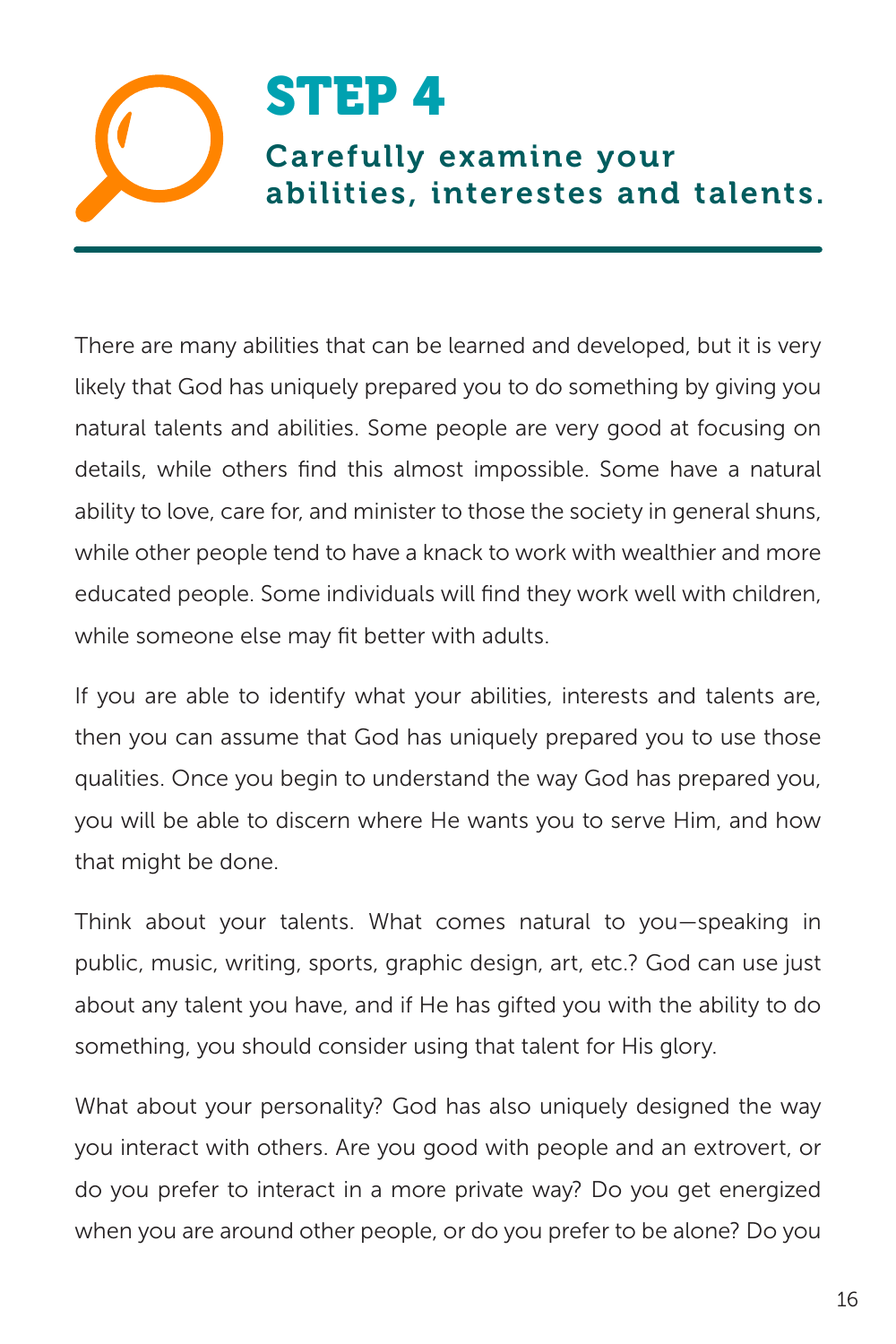have an aggressive "go get it" type of personality or are you more of a laid back "whatever" person? It doesn't matter, God can use you just like you are. In fact, He made you like you are so He was probably preparing you for something special when he did so.

Are there things that you are interested in, but maybe have never learned to do? Maybe you are intrigued by photography but never really had the opportunity to develop any skills. Maybe architecture, or computer programming, or video game development interests you but you don't necessarily have any acquired skills in those areas. A strong interest in a particular area might also indicate something God would be leading you toward. He can certainly make you effective in that area if he wants to use you there.

If you have sincerely submitted your future to God's will, have prayed about it, have surveyed the needs, and have honestly inventoried your skills, talents and abilities, then it is time to move to the next step.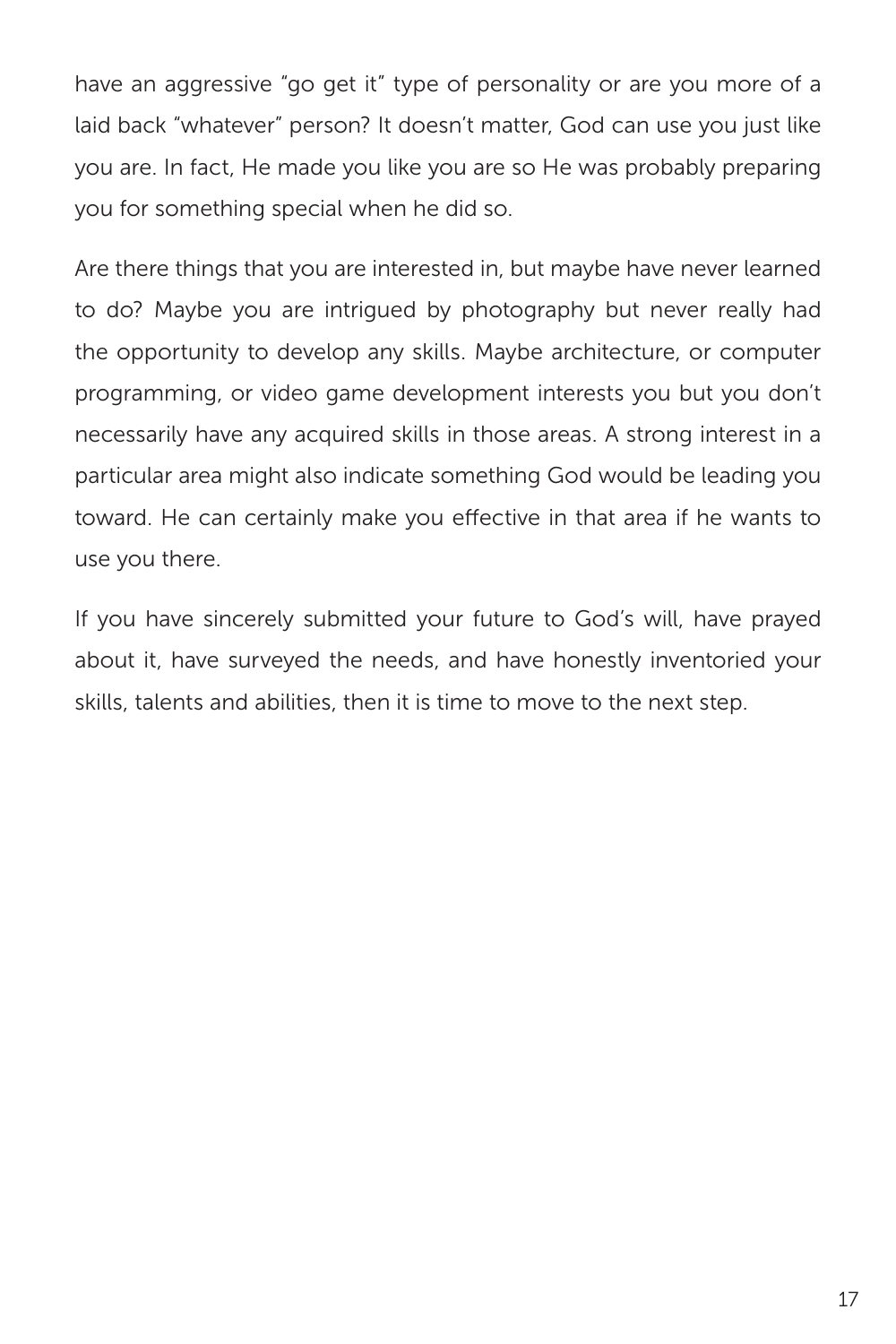

This is different from staying informed of the needs. There are many needs worldwide that, unfortunately, at the present time, are in very restricted and often completely closed areas. Though you desire to do something there is no "open door" for you to get involved.

That is why you must also stay informed of the opportunities that are available. You need to familiarize yourself with the nonprofits, agencies, businesses, networks, etc. that are making a difference in the community and around the world. Many of them publicize opportunities to get involved. Look through them and see if there are any opportunities that match your abilities and interests. When a need lines up with an opportunity that matches your interests and abilities, there is a good chance that God is calling you to it.

#### How do you find out about the opportunities that are available?

A good place to start is with a Google search of your interests and abilities in your community. Find out what businesses or organizations are using people with your abilities and talents to meet needs you are passionate about. Call them up, or send them an email, and ask how you can get involved. Many times you may have to start out in a volunteer capacity. That is ok—that is how you get your feet wet, how you help them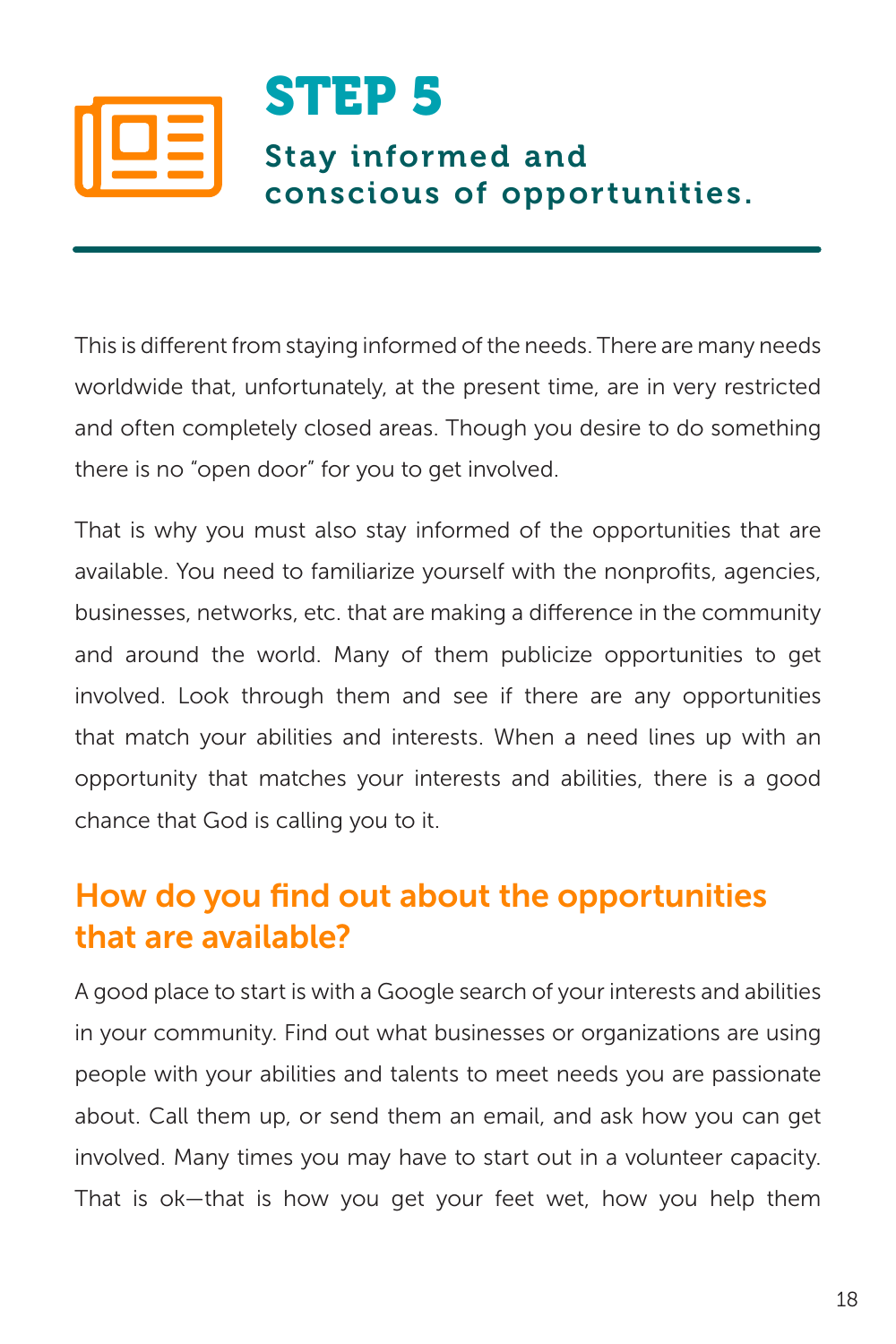appreciate your abilities, and how you begin to network with people who will understand how to plug you into an area of service.

There are job fairs, trade shows, conventions and many other avenues where organizations and benefits go to find people who will fit in with their mission. Go to these events. Talk to people. Hand out your business card and fill out interest forms. Before you know it, you will have a multitude of opportunities, some of which will match your interests and passion.

Don't forget to ask your natural network connections, too. Your family and friends, your pastor or teachers, your fellow church members, neighbors, etc. can all have connections that you may be unaware of. Talk to these people about what you are passionate about and watch how God puts people into your path that will guide you to the perfect opportunity.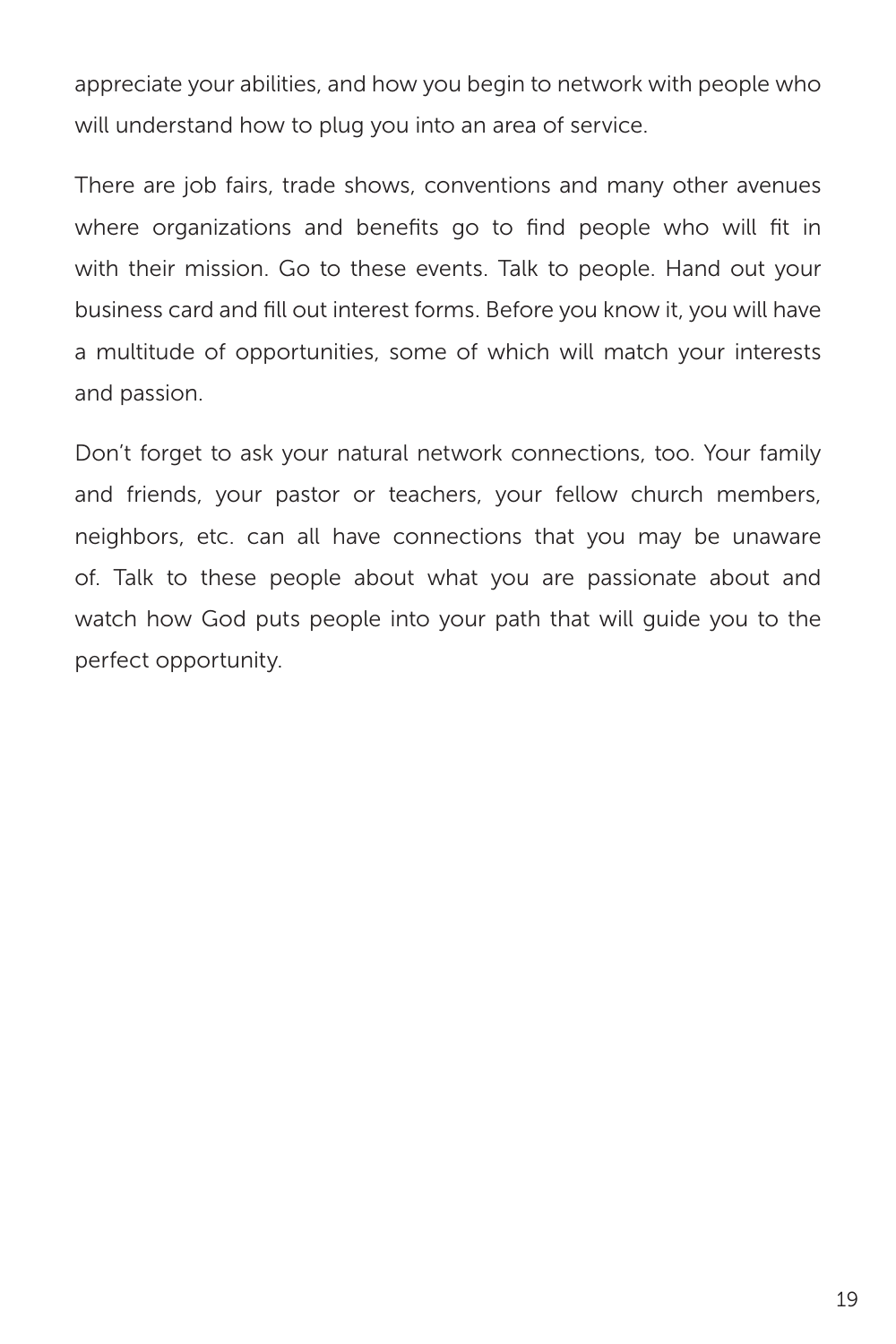

Just because you think you have found something that will be a perfect fit, don't jump into a commitment you may later regret. Other people are often more capable of seeing the true nature of our abilities than we are. Don't be afraid to ask people you respect what they think about the direction you are thinking about taking. Ask them if they know something about the business or organization. Ask them if they think you have what it takes to make a difference. Ask them where they might see you fitting in.

Be careful, however, not to put more stock in the counsel of friends, over and above the urging of the Holy Spirit. You need to consider very seriously their advice and suggestions, but you also need to recognize that they may or may not have spent as much time praying about it as you have.

It is important, however to get feedback from others. God seldom calls someone without letting someone else know about that calling. This is especially true if you are married and/or have a family. While you should not let them make the decision for you, you need to listen carefully to what God is telling them.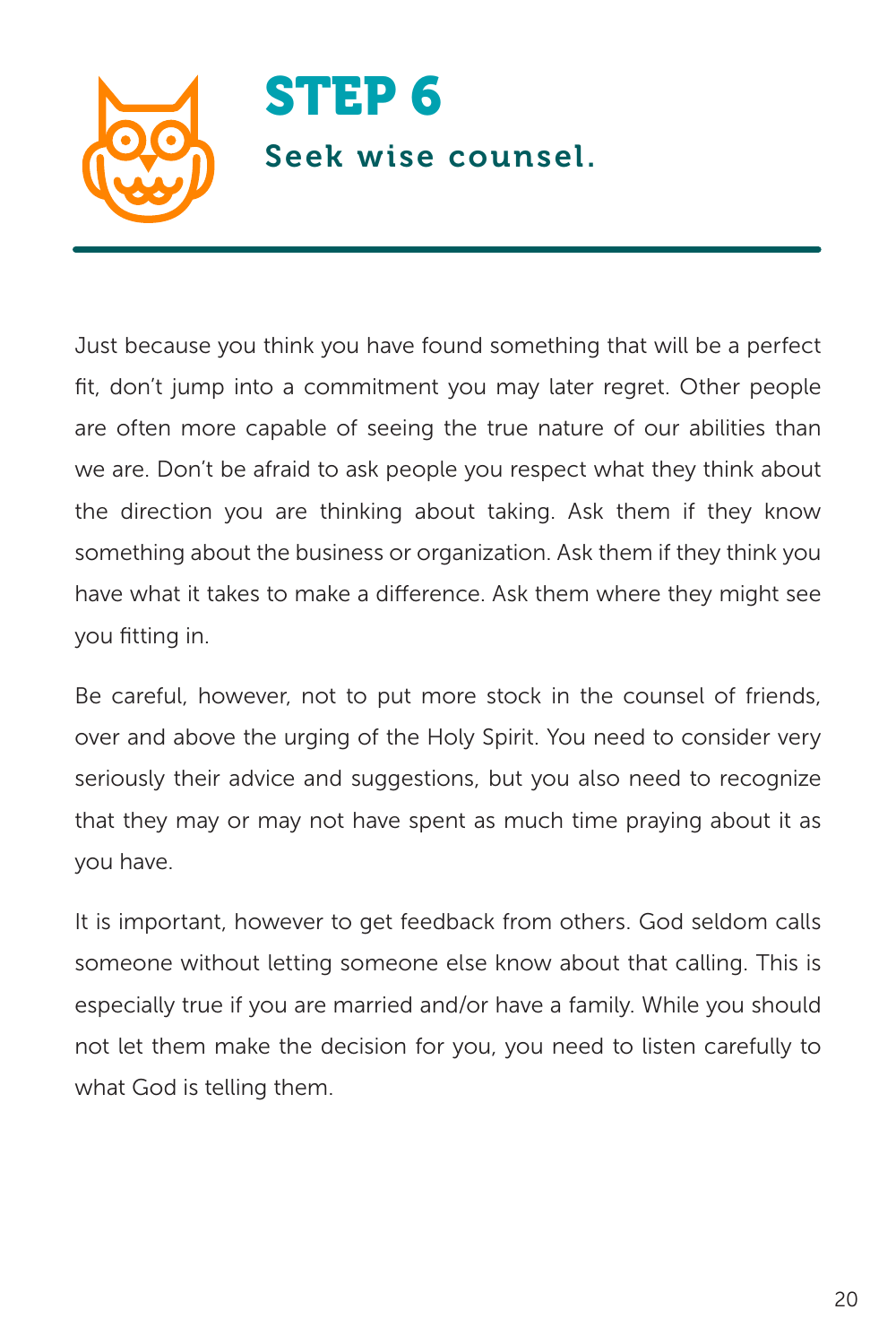

If a congregation truly submits to God's leading, it is of absolute importance that our Christian brothers and sisters confirm our calling. If they have seen us grow and mature among them, if they have seen our service to the Kingdom of God, if they have been aware of the leading of God's Spirit in our lives, then they are the most qualified to help us discern if what we are perceiving is from God or is only a figment of our imagination. I would be very reluctant to make a life changing decision if my very own church did not feel it was the right thing to do.

God has placed pastors, elders, deacons and teachers in the church to help guide the flock into God's will. Listen to them. Make sure that you are not following a whim or a personal desire. Keep in mind that God places a call on someone's life for the betterment of his kingdom, not for the personal benefit of the person being called. The church, especially her leaders, should be able to help discern what would be good for the kingdom.

At the same time, you must be aware that many churches are not spiritually mature. Often times churches are just as selfish as individuals and they may not wish to acknowledge God calling someone from their midst, especially if that call means the person will leave and go somewhere else. Sometimes they want to selfishly hold on to those they have grown to love and admire.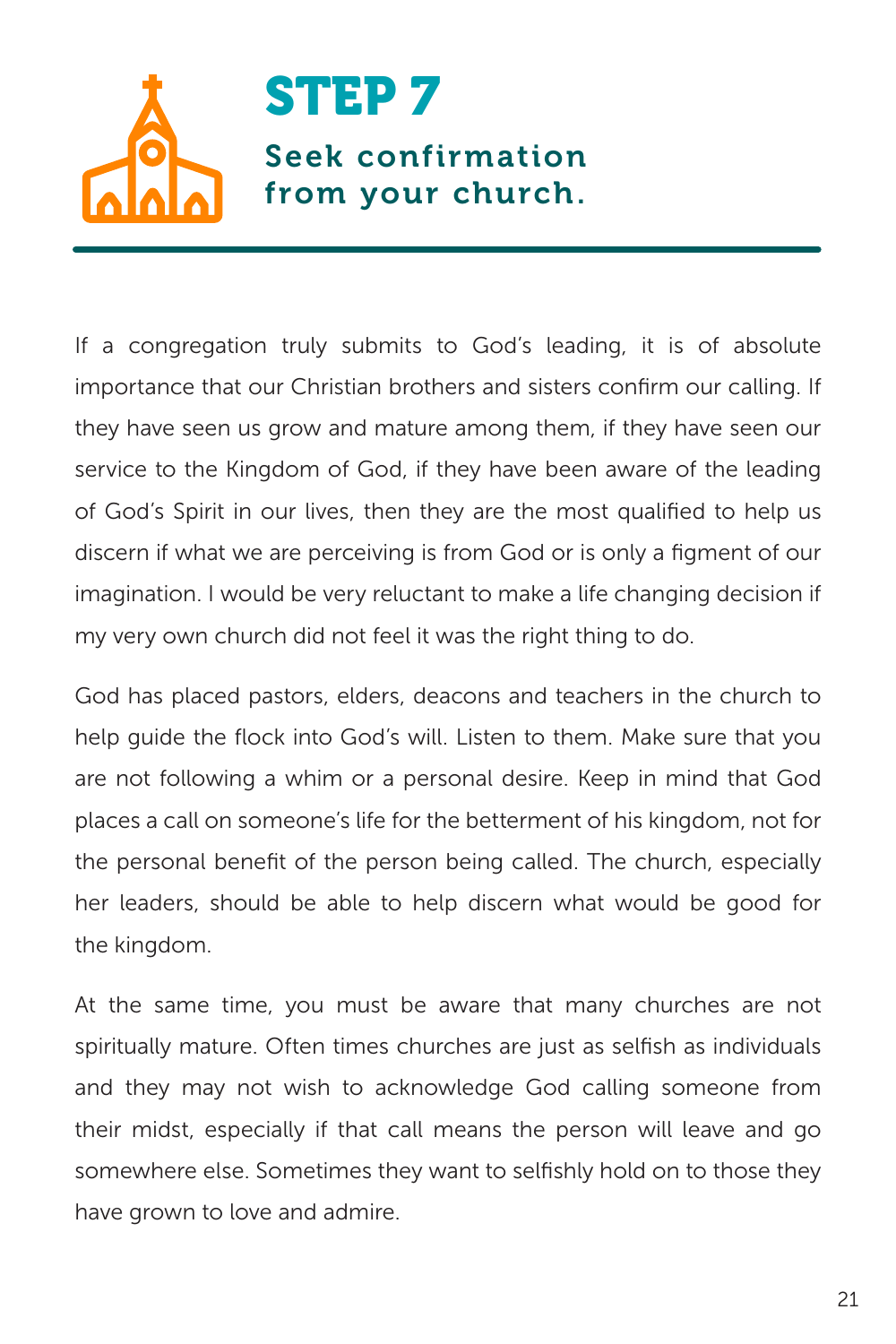In the end, however, if God is asking you to do something special with your life, your wise and spiritual church leaders should support you in the decision.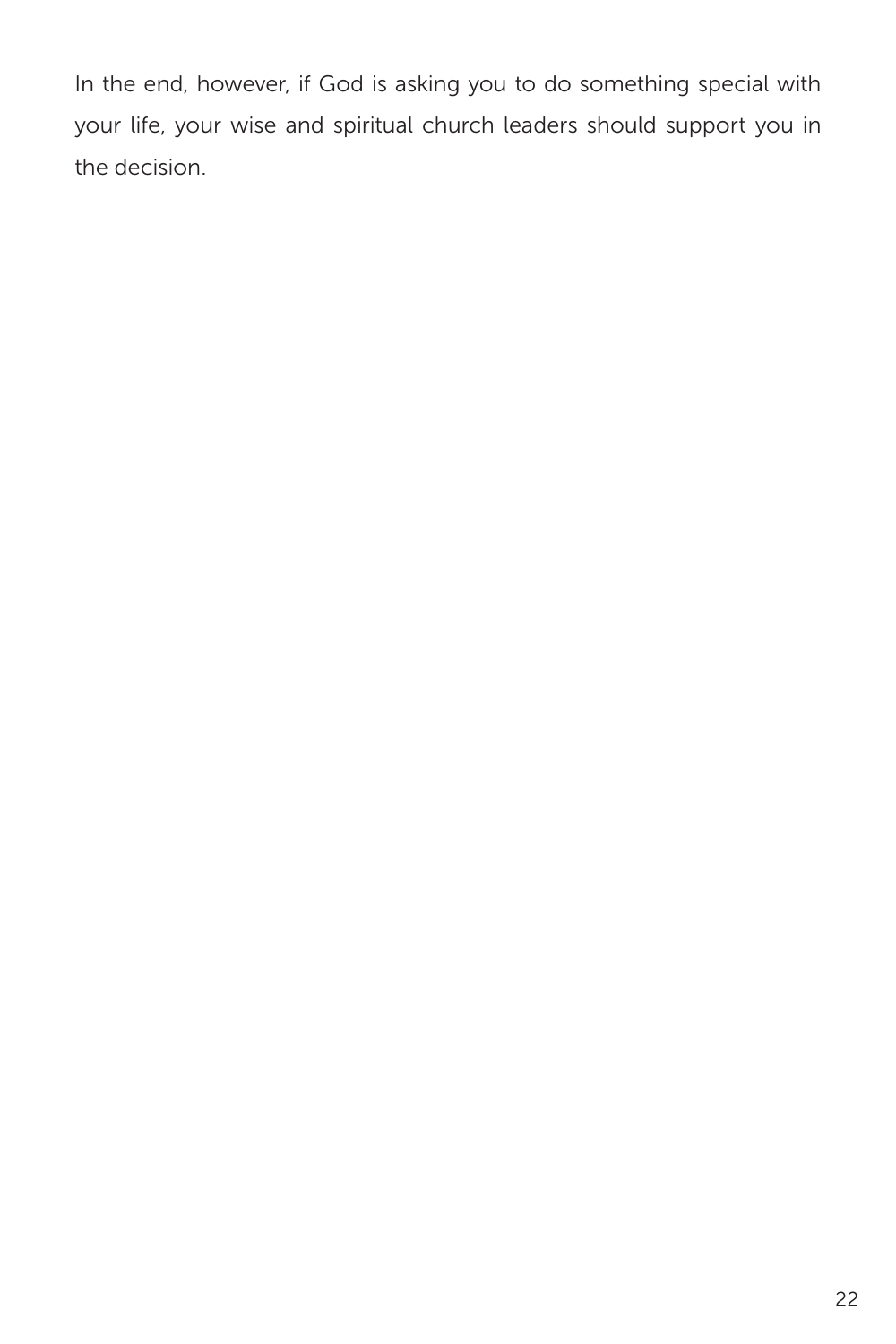

Just because something is difficult to do, or just because it entails paying a cost, does not mean it isn't worth doing. In fact, anything that is truly valuable will have an enormous cost.

There may be a financial cost involved, either in taking a reduction in pay or committing yourself to a career that pays very little financially, or by requiring a large initial investment. If you are thinking about going to school to get prepared for a particular career, there are often enormous costs involved in the education. If God is calling you to do something, he will provide the resources to get it done, but many people are unable or unwilling to trust him for those resources.

There are other costs involved as well. Perhaps it will mean leaving your family and friends, moving to another city, state or even country. Sometimes doing what we know God is asking of us will mean giving up other things we enjoy. You may have to put in long hours at work. You may have to forfeit holidays and vacations with your family. You may have to learn a new skill or a new language. You may have to eat different foods, or dress in different ways. Often times following God's call means sacrificing things others consider important.

And don't forget to count the cost of those who will misunderstand. Your parents, your friends, sometimes even your church leaders, have different priorities. They may not think it is wise for you to choose the path you feel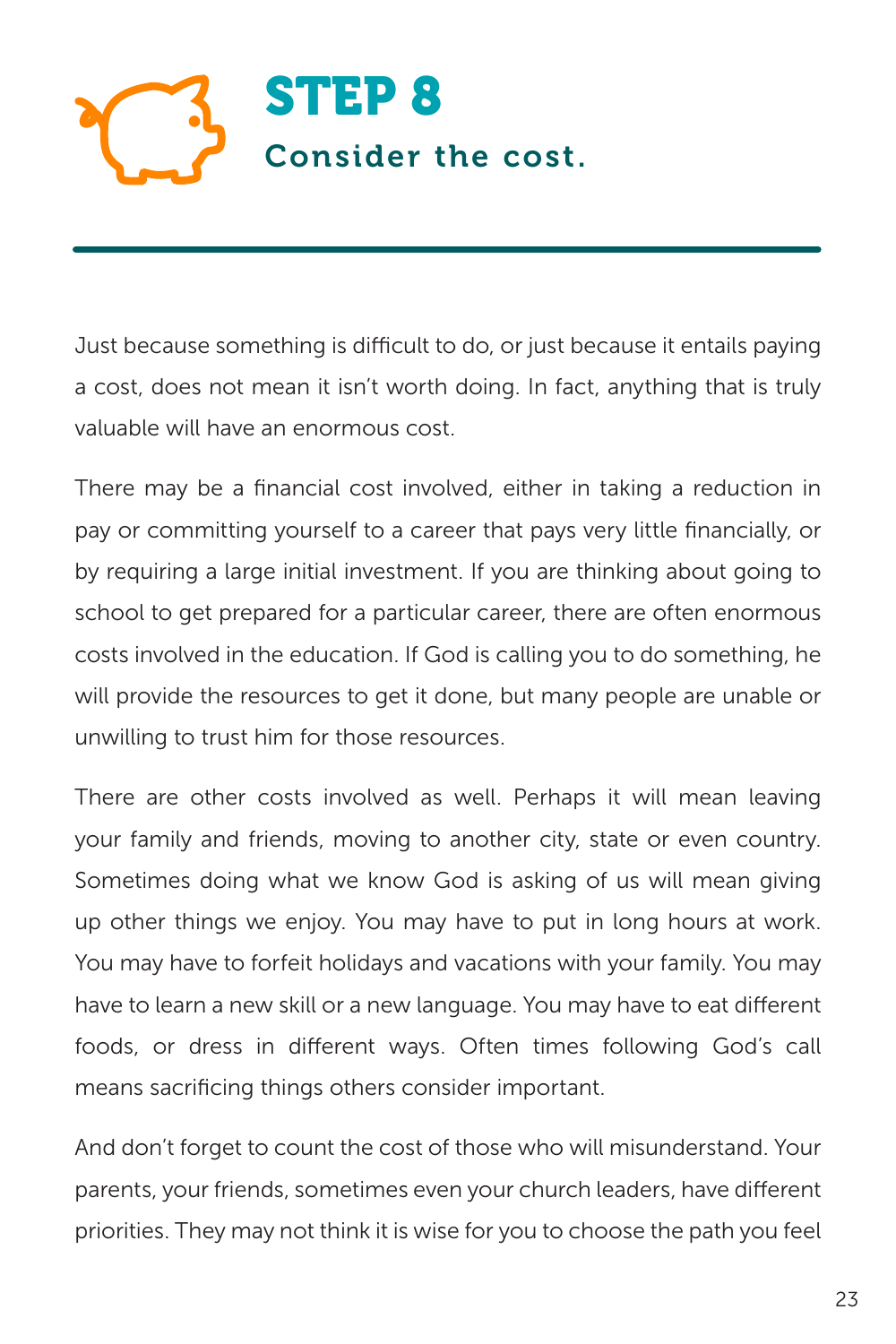led to follow. I have known parents to withdraw financial support from a son who has felt called to the ministry because they want him to get a "good" job that will pay better.

A high cost does not mean God is not calling you, but it is important that you count the cost. You do not want to later on regret making a decision because you were too optimistic in what demands it would require of you.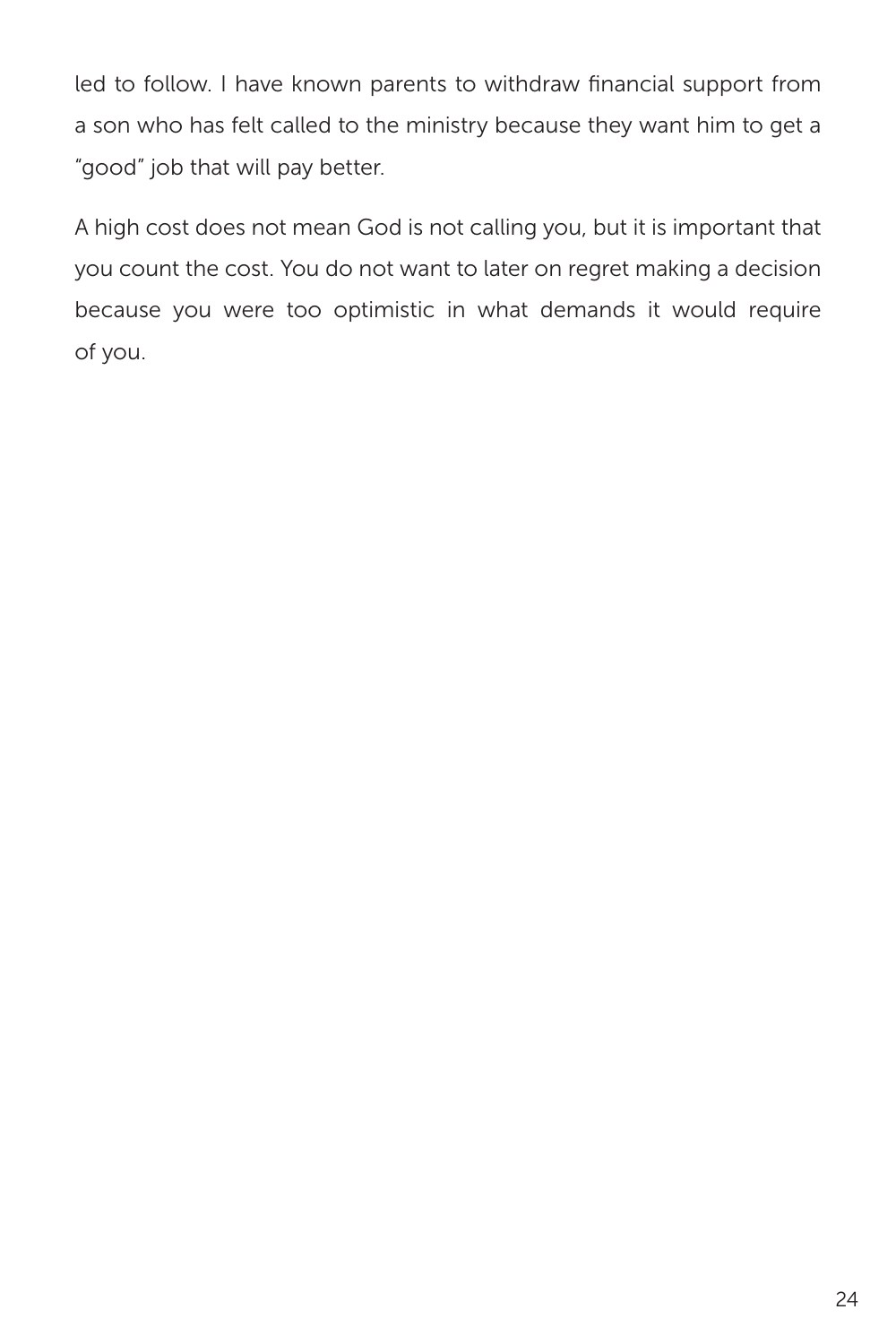

Just like a high cost does not mean God is not calling, obstacles in your path also do not negate God's calling. If you are doing something that will bring glory and honor to God, there is a high likelihood that you will face obstacles. There is a very real and present enemy who will fight with every ounce of strength to keep you from fulfilling God's call on your life.

There are often legal obstacles, financial constraints, opposition from family and friends, as well as the internal personal doubts and conflicts that assail us at every turn. Just when you think you are about to breakthrough and begin making a difference, it is not unusual to face a setback.

Don't ever believe the lie that if you are in God's will you won't have problems. Just the opposite is true. The closer you are to following God's will the more opposition there will be. However obstacles are just what the word indicates, they are barriers that need to be overcome. In an obstacle course the person competing uses his or her intellect, strength, and willpower to find ways over and around the obstacles. The person who successfully completes the course does it in spite of the obstacles.

What is keeping you from following the lead of God's Spirit? Is it time or money? Is it physical strength or emotional peace? What are the obstacles? Once you have identified them, then it is simply a matter of sitting down and strategizing ways to overcome the obstacles.